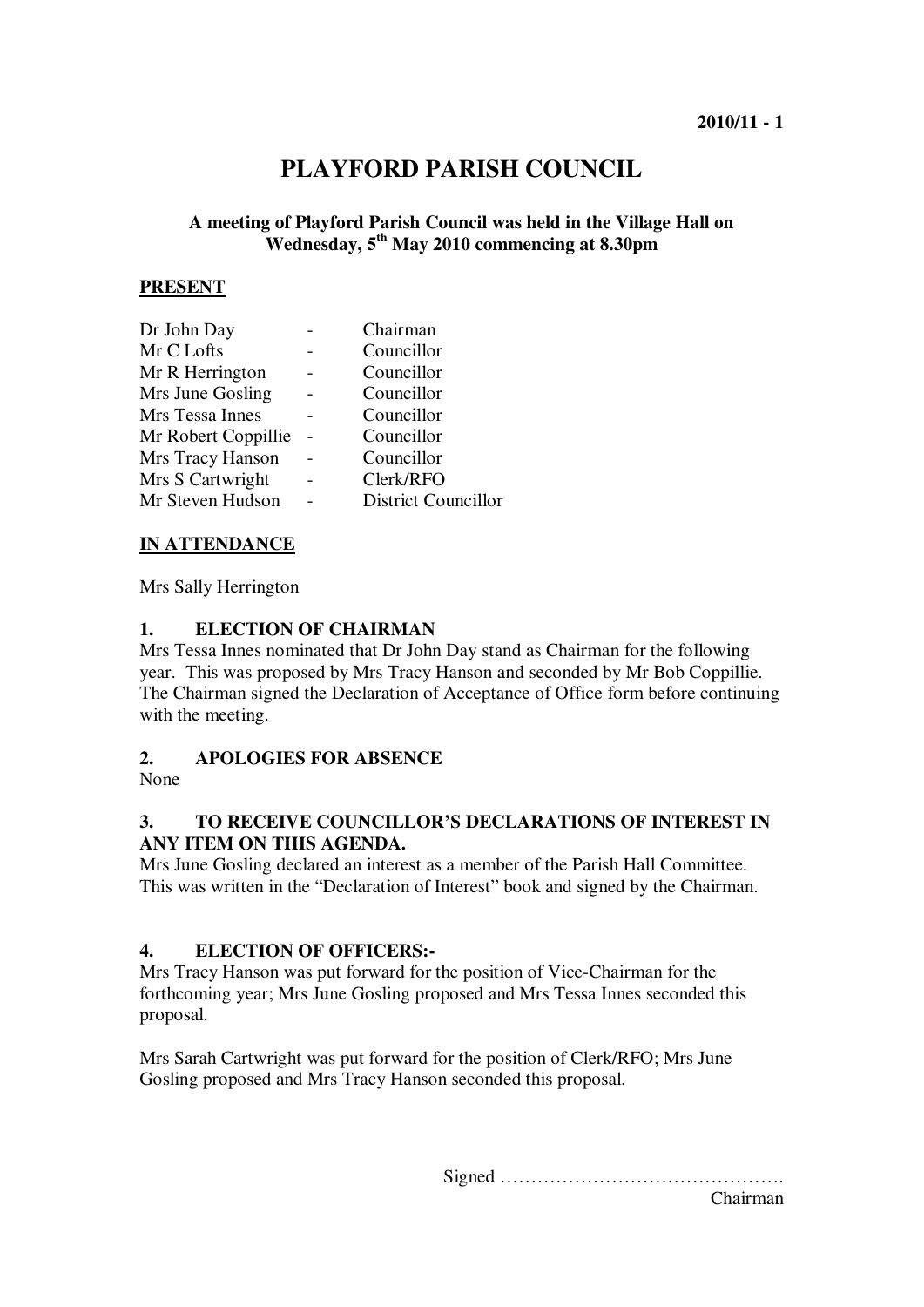Mr Paul Gardiner was put forward for the position of Internal Auditor; Dr John Day proposed and Mrs June Gosling seconded this proposal.

# **5. APPROVAL OF MINUTES OF MEETING HELD ON 3RD MARCH 2010**

**Amendments: -** Page 2009/10-29, Minute no 14 Any Other Business, Line 1:- "TH reported large bore holes in Brook Lane" should read "TH reported disintegration of the road…" Page 2009/10-29 Minute no 14, Line 6:- "SCDC should be replaced with SCC". Subject to the above amendments the minutes of the meeting held on  $3<sup>rd</sup>$ March 2010 were approved as a true and accurate record of the discussion at that meeting. The minutes were then signed by the Chairman.

### **6. MATTERS ARISING FROM THE MINUTES (NOT COVERED IN AGENDA ITEMS LISTED BELOW)**

The poor state of the BT Phone Box was again commented on. The Clerk had reported this to BT who informed her that because it was not "vandalised" it was not a high priority. All the same the state of the phone box has been registered as needing the glass replaced and a good clean and BT said they would get someone out to do this work. A time scale was not given. The Clerk was quoted between  $\text{\pounds}3,000 -$ £6,000 to have the phone box removed. The Chairman said that we would write to BT in protest.

## **7. HIGHWAYS**

Mrs Debbie Adams has informed the Clerk that the hand rail for the playing field will be installed in a week or two. She also said that they will inspect the large oak tree on the public ROW (opposite Church Road/Bealings Road junction) to assess whether it is their responsibility and if it is whether it should be cut down/trimmed back. The Clerk has received an email from Mr David Fawcett which highlighted that Bealings Road is due to be closed for resurfacing 14 June to 2 July. He says, "The tree to the east of the junction of Bealings Road and Church Road appears to be on land acquired by East Suffolk County Council in November 1937. I have asked Suffolk Coastal's tree officer for expert advice regarding its condition". He also says in his email "I will look to have the self sown saplings removed from the visibility splay to the west of the junction in due course".

REH commented that he thought the mess Mr Parkin had made during the winter was a disgrace. REH produced some photographs which showed the verges of the Bealings Road/Church Road junction in a dire condition. He pressed that we should not stand for this and a debate ensued as to how progress. After some discussion it was agreed that the Chairman would write to Mr Parkin informing him that we had discussed at length the condition of the bank/verges on Church Road junction and the terrible mess it was left in last winter. We would then press for Mr Parkin to put in place ways that this could be prevented again. If we did not get a positive response from him we would approach the Highways Department. (To be discussed at next meeting). ACTION: Chairman to draft a letter (for circulation before posting).

Signed ……………………………………….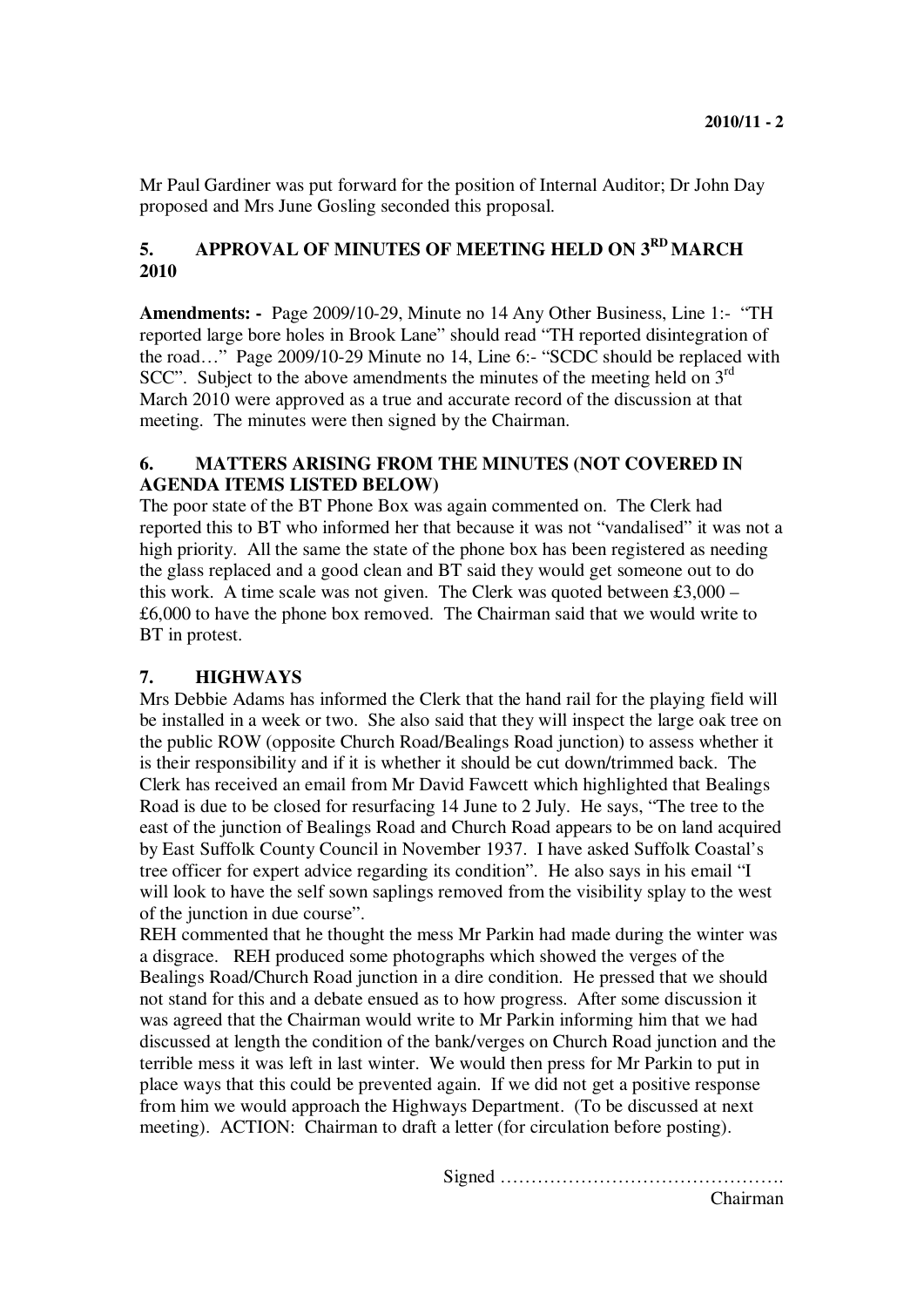### **8. REGISTERING PARISH COUNCIL LAND WITH THE LAND REGISTRY**

The original title deeds have been lost/misplaced however there is a photocopy of them on file. It was agreed that the clerk should submit the photocopied deeds to Birketts solicitors to see if they can progress with getting the land registered at a cost of £350.00- £400.00 approx.

### **9. FINANCE**

i) Authorisation of cheques

The following cheques were authorised for payment:-

| Cheque No 610 | £29.36  | Phil Holmes (Host Domain)        |
|---------------|---------|----------------------------------|
| Cheque No 611 | £20.00  | Paul Gardiner (internal audit)   |
| Cheque No 612 | £108.00 | <b>SALC Subscription</b>         |
| Cheque No 613 | £100.00 | S Cartwright (Probation Team)    |
| Cheque No 614 | £57.20  | S Cartwright (print cart & wine) |
| Cheque No 615 | £344.45 | Aon Ltd (Insurance)              |

ii) The Annual Return and Statement of Accounts 2009/10 were approved by the Councillors and signed by the Chairman and Clerk. Mrs June Gosling proposed we adopt these and this was seconded by Mr Ted Herrington. These had been internally audited by Mr Paul Gardiner and were now ready for the external auditors BDO Stoy Haywood. Anyone wanting to inspect the accounts will be able to by appointment at the Clerk's house.

iii) The first instalment of the Precept has been received (£1,750*).* 

### **10. CORRESPONDENCE**

A brown envelope was in circulation with the recent correspondence.

### **11. ANY OTHER BUSINESS**

There is a pile of hedge/grass trimmings that need bagging up. Mr Charles Lofts was asked whether his trailer could be used to dispose of the grass trimmings produced as a result of the Probation Team cutting the grass. The Probation Team will next visit the village on Tuesday,  $11<sup>th</sup>$  May 2010.

Mr Ted Herrington produced a "Code of Practice" for Bird Scarer's. It was noted that Mr Parkin was not breaking the law by his bird scarer's going off from very early in the morning very loudly, every 20 or so minutes but he was not adhering to the Code of Practice. The Chairman asked if Mr Ted Herrington could jot down a list of the problems caused by Mr Parkin's bird scarers and then the Chairman would draft a letter to the farmer.

The next meeting:  $7<sup>th</sup>$  July 2010

Signed ……………………………………….